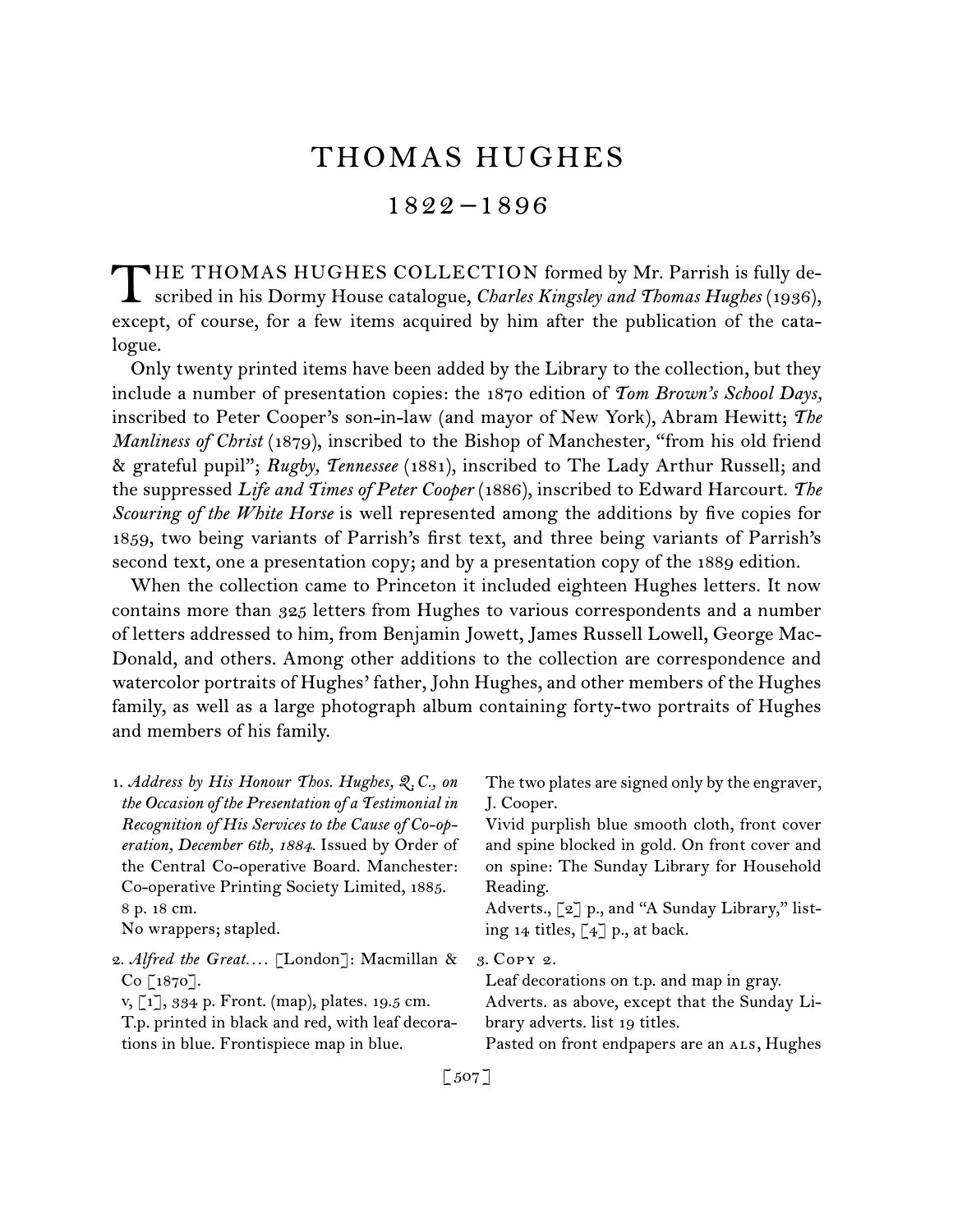to "My dear Sir," Oct. 25, 1870, two photographs of Wantage, England, and two clippings concerning Count Gleichen's statue of Alfred the Great.

4.  ———*. . . .* With Map and Illustrations*. . . .* Boston: James R. Osgood and Company, Late Ticknor & Fields, and Fields, Osgood, & Co., 1871.

324 p. Front. (map), plates. 18.5 cm.

The two plates are those of the London edition, but unsigned.

Dark yellowish green sand cloth, covers blocked in blind, with a medallion blocked in gold on front cover, spine blocked in gold.

Inscription on front flyleaf dated September 27th 1871.

5.  ———*. . . .* London and New York: Macmillan and Co., 1887.

v, [1], 334 p. Front. (map), plates. 19.5 cm. "Stereotyped Edition."

The two plates are those of the first edition, signed only by the engraver, J. Cooper. Blackish blue smooth cloth.

Adverts.,  $\lceil 2 \rceil$  p. at back.

Inscribed on p. [iii]: Caroline Parker with all good wishes from her venerable friend the Author. Decr. 1890.

6.  *The Berkshire Lady.*

In *Lippincott's Magazine,* Vol. 17, No. 100, April 1876. Philadelphia, London: J. B. Lippincott & Co.

Pages 458–462. 24.5 cm. Strong orange illustrated wrappers.

7.  *The Cause of Freedom: Which Is Its Champion in America, the North or the South?. . . .* (Being a Speech delivered … at Exeter Hall on the 29th of January, 1863.) With Notes and Introductory Remarks*. . . .* [London]: The Emancipation Society [1863]. 16 p. 18 cm. No wrappers; stitched.

8.  *Charles Kingsley.*

Extracted from *Macmillan's Magazine,* Vol. 35, No. 209, March 1877. [London: Macmillan and Co.<sup>7</sup>

Pages [337]–342. 21.5 cm.

An unsigned review of *Charles Kingsley: His Letters and Memories of His Life.*

The authorship of the article is noted above the title in the handwriting of Mrs. Kingsley. Unbound.

9.  *Co-operative Ideas of Laissez-faire.*

In *The Christian Socialist,* Vol. 2, No. 40, Aug. 2, 1851. London: Printed by the Working Printers' Association, Published by John Tupling. Page 68. 22 cm.

Contained in the bound volume.

Brown Spanish marbled boards. Green leather spine, rebacked, and corners. Edges marbled. In KINGSLEY collection [CK 161].

10.  *David Livingstone. . . .* London and New York: Macmillan and Co., 1889. vii, [1], 208 p. Front., folding map. 19.5 cm. On halftitle: English Men of Action. Vivid red smooth cloth. Adverts.,  $\lbrack 2 \rbrack$  p. at back.

11. *Early Memories for the Children.* By the Author of "Tom Brown's Schooldays." London: Thomas Burleigh, 1899.  $[2]$ , 78 p. 17 cm. "For Private Circulation Only."

Greenish gray wrappers with dark olive spine, printed in blue.

12.  *Fifty Years Ago. A Layman's Address to Rugby School, Quinquagesima Sunday, 1891. . . .* London and New York: Macmillan and Co.; Rugby: A. J. Lawrence, 1891.

12 p. 21.5 cm.

Brownish pink wrappers.

13.  *The Island —1834.* By Rip van Winkle  $[$ pseud. $]$ .

In *The Sibyl,* Edited by Members of Rugby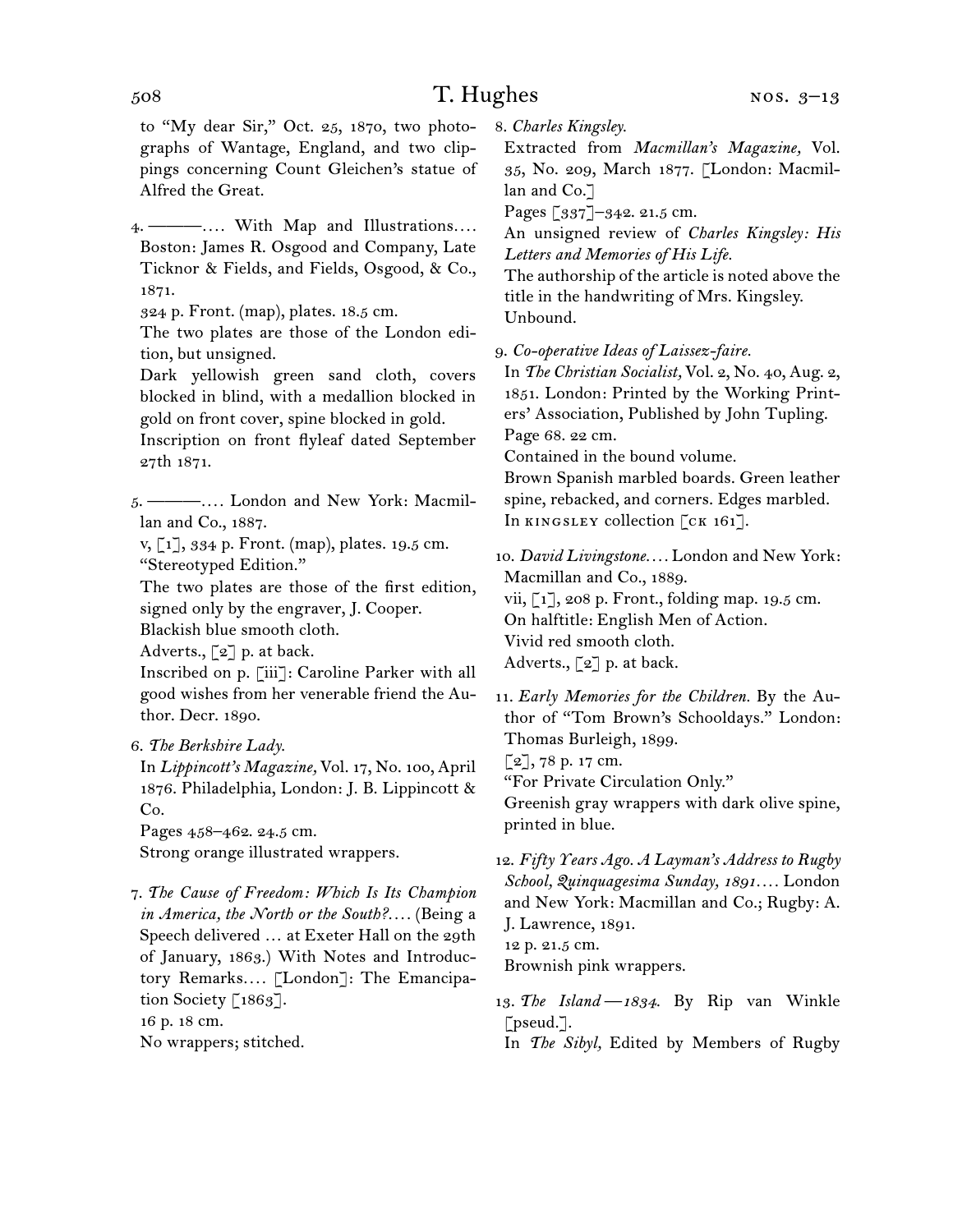Pages 4–8. 24 cm.

Thomas Hughes identified as author in "Contents."

Light pink illustrated wrappers.

14.  *James Fraser, Second Bishop of Manchester. A Memoir, 1818–1885. . . .* London and New York: Macmillan and Co., 1887. xi, [1], 368 p. Front. 22.5 cm. Dark purplish blue diagonal fine rib cloth.

15.  *John to Jonathan.* In *Grand Army Journal,* Vol. 1, No. 26, Oct. 22, 1870. Washington, D. C. Page 3. 49.5 cm. A lecture given at the Music Hall, Boston, on Oct. 11, 1870. Unbound; stitching removed.

16.  *Lecture on the History & Objects of Co-operation … Delivered at the Co-operative Hall, Downing Street, Manchester, on Monday Evening, April 22nd, 1878.* Manchester: Central Co-operative Board [1878]. 27 p. 16.5 cm. No wrappers; stapled.

17.  [*Letter to Colonel J.O.P. Burnside, Washington, D.C.*] In *Grand Army Journal,* Vol. 1, No. 26, Oct. 22, 1870. Washington, D. C. Page 6. 49.5 cm. Letter dated New York, October 3, 1870, signed Thomas Hughes; in answer to an invitation to lecture. Unbound; stitching removed. 18.  *Life and Times of Peter Cooper. . . .* London: Macmillan and Co., 1886.

vii, 245 p. 19.5 cm.

Very dark yellowish green smooth cloth.

Inscribed by Hughes on halftitle: J Llewellyn Davies from his old friend the author with love April 1893 Only 12 copies saved—No 11—.

Error in fourth word of Greek epitaph on p. 245 corrected by hand.

19.  Copy 2.

Inscribed by Hughes on halftitle: Edward Harcourt from his friend the author July 1886. only 50 copies printed 35 for the US 15 for England.

Error in fourth word of Greek epitaph on p. 245 corrected by hand.

Bookplate of Edward William Harcourt.

20.  *The London Coal-Whippers and Ballast-Heavers.*

In *The Christian Socialist,* Vol. 2, No. 54, Nov. 8, 1851. London: Printed by the Working Printers' Association, Published by John James Bezer.

Pages [289]–291. 22 cm.

Contained in the bound volume.

Brown Spanish marbled boards. Green leather spine, rebacked, and corners. Edges marbled. In KINGSLEY collection [CK 161].

21.  *The Manliness of Christ.*

In *Good Words for 1877.* London: Daldy, Isbister & Co.

Pages 414–416, 490–493, 634–638, 669–671, 747–752, 851–855. 24.5 cm.

Contained in the bound volume.

Moderate violet diagonal wave cloth, covers blocked in blind, spine blocked in blind and gold.

Bookplate of Charles Bidwell.

22.  ———*. . . .* London: Macmillan and Co., 1879.

viii, 176 p. 19.5 cm.

Blackish blue fine bead cloth.

"A Catalogue of Theological Books," May 1879, 39, [1] p. at back.

### 23.  Copy 2.

Inscribed on halftitle: The Bishop of Manchester from his old friend & grateful pupil The Author Xmas 1879.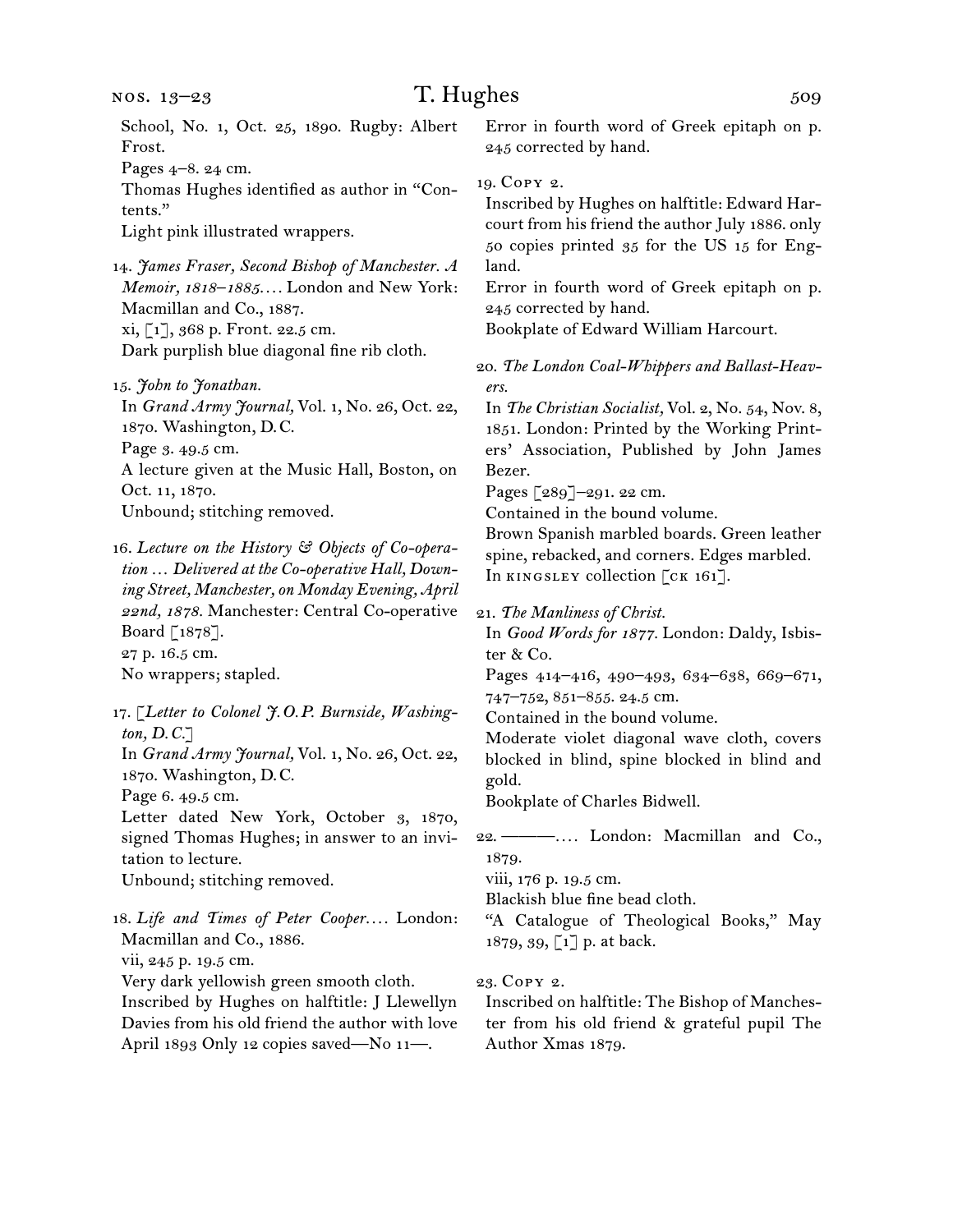24.  ———*. . . .* Boston: Houghton, Osgood and Company; Cambridge: The Riverside Press, 1880.

viii, 160 p. 18 cm.

Dark gray smooth cloth, spine blocked in gold. Bevelled boards. T.e.g.

25.  …———*. . . .* New York:American BookExchange, 1880.

 $\lceil 577 \rceil$ –631 p. 15.5 cm.

Cover title.

Vivid yellow wrappers. Adverts. on inside front and inside and outside back wrappers. Adverts., [9] p. at back.

26.  ———*. . . .* London and New York: Macmillan and Co., 1894.

xv, 252 p. 18 cm.

Includes "Dedicatory Preface," dated 1894, p. [v]–xii, and three addresses by Hughes not included in first edition.

Dark olive linen.

Adverts.,  $\lceil 4 \rceil$  p. at back.

27.  *Memoir of a Brother. . . .* London: Macmillan and Co., 1873.

xvi, 178 p. Front. 19.5 cm.

The frontispiece is an engraving by C. H. Jeens after a portrait of George G. Hughes by G. F. Watts.

Very deep purple pebble cloth, covers and spine blocked in black.

Adverts., [2] p., and "Catalogue of Works," Nov. 1872, 58 p., 1 leaf, at back.

28.  ———*. . . .* Boston: James R. Osgood and Company, Late Ticknor & Fields, and Fields, Osgood, & Co., 1873.

xvi, 178 p. Front. 19.5 cm.

"Author's Edition."

The frontispiece as in London edition.

Dark yellowish green dotted-line cloth, covers and spine blocked in black. Bevelled boards. Adverts., 8 p. at back.

Inscribed in pencil in the hand of Sarah Longstreth Parrish on front flyleaf: From my dear little Son Joseph George—July 23rd. 1873.

29.  *Memoir of Daniel Macmillan. . . .* London: Macmillan and Co, 1882. xiv p., 1 leaf, 308 p. Front. 20 cm. The frontispiece is an engraved portrait of Daniel Macmillan by C. H. Jeens. Very dark yellowish green smooth cloth.

30.  *Mr. Slaney's Committee on the Savings of the Middle and Working Classes....* Thomas Hughes, Esq., called in and examined.

In *The Christian Socialist,* Vol. 1, Nos. 14–15, Feb. 1 [misdated  $15$ ] and 8, 1851. London: Printed by the Working Printers' Association, Published by James Watson and by Joseph Millbank and Thomas Shorter.

Pages 108-109, 115-116. 28 cm.

Contained in the bound volume.

Brown Spanish marbled boards. Green leather spine, rebacked, and corners. Edges marbled. In KINGSLEY collection [CK 161].

31. The Old Church; What Shall We Do With It?.... London: Macmillan and Co., 1878.

 $[7]$ , 224 p. 19.5 cm.

Moderate reddish brown sand cloth, front cover and spine blocked in black, back cover blocked in blind.

"Catalogue of Works," Feb. 1878, 36 p. at back.

32  … *An Old Friend with a New Face.*

In *Littell's Living Age,* Fifth Series, Vol. 25, No. 1814, March 22, 1879. Boston: Littell & Gay. Pages 763–767. 23.5 cm.

At head of title: From Macmillan's Magazine.

A review of *Wanderings in South America,* by Charles Waterton, Macmillan and Co., 1879. Moderate yellowish pink illustrated wrappers.

33.  *["Prefatory Memoir." ]*

Page proof of Thomas Hughes' preface to the New Edition of Charles Kingsley's *Alton Locke,*  Macmillan and Co., 1876.

Pages [9]–61. 19.5 cm.

At the head of p. [9], all in Mrs. Kingsley's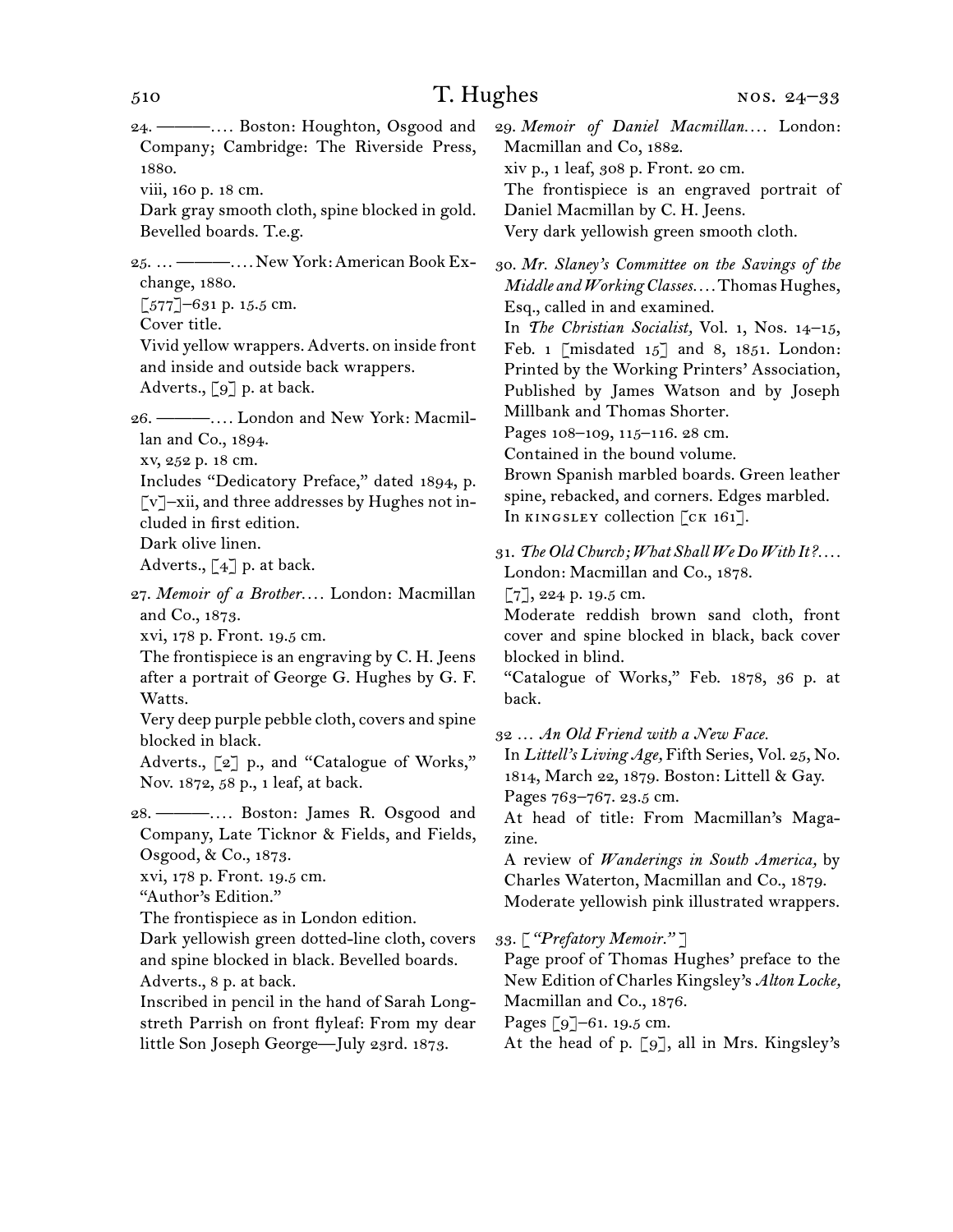#### nos. 33–40

## T. Hughes 511

hand: Fanny G Kingsley from Tom Hughes Nov. 30. 1875 1848–52 Rough Proof of Preface to a New Edition of Alton Locke by Tom Hughes 1875.

With corrections by Hughes throughout. On the verso of p. 61, partially obliterated and crossed out, seven lines of text in Mrs. Kingsley's hand referring to Kingsley.

Unbound.

With a pen-and-ink sketch of Snowdon in Kingsley's hand, on the verso of which is an explanatory note by Kingsley of the drawing. The leaf apparently originally formed part of a letter (perhaps to Hughes).

34.  … *Religio Laici. . . .* Cambridge and London: Macmillan and Co.  $[1861]$ .

39, [1] p. 19 cm.

At head of title: Tracts for Priests and People. No. i.

Brilliant purplish blue wrappers, printed in red. Advert. on outside back wrapper.

"New Works and New Editions," dated 14.5.61, 23,  $\lceil 1 \rceil$  p. at back.

35.  *A Reminiscence of Arthur Stanley.*

In *Harper's New Monthly Magazine,* Vol. 63, No. 378, Nov. 1881. New York: Harper & Brothers; London: Sampson Low, Marston, Searle, & Rivington.

Pages 911–919. 26 cm.

Pale orange yellow illustrated wrappers.

36.  *Rugby, Tennessee: Being Some Account of the Settlement Founded on the Cumberland Plateau by the Board of Aid to Land Ownership, Limited. . . .* With a Report on the Soils of the Plateau By the Hon. F. W. Killebrew*. . . .* London: Macmillan and Co., 1881.

xi, 168 p. 19.5 cm.

Moderate reddish brown sand cloth, covers and spine blocked in black.

"Catalogue of Works," May 1881, 32 p. at back.

Inscribed by Hughes on halftitle: The Duke of Argyll from the Author June 1881.

37.  Copy 2.

Adverts as above.

Inscribed by Hughes on halftitle: The Countess Granville from the Author May 1881.

Tipped onto free front endpaper is a photograph of Tom Hughes, clipped from a magazine.

Bookplate of Paul Lemperly.

38.  Copy 3.

Adverts. as above.

Inscribed by Hughes on halftitle: The Lady Arthur Russell from the Author May 1881.

39.  *The Scouring of the White Horse; or, The Long Vacation Ramble of a London Clerk.* By the Author of "Tom Brown's School Days".... Illustrated by Richard Doyle. Cambridge and London: Macmillan and Co., 1859.

xi, 228 p. Illus. 18.5 cm.

Added title, engraved, on two inset leaves.

Dark reddish brown horizontal cord cloth, with a pictorial border and the monogram TH blocked in gold on front and back covers, spine blocked in gold. Bevelled boards. A.e.g. Dark brown endpapers.

"List of Works Adapted for Christmas Presents," 1858, 16 p. at back.

Inscribed by Hughes on halftitle: author's presentation copy. Mrs. Ford with the authors kindest regards. 1858.

Tipped in following halftitle is an ALS, Hughes to Mrs. Ford, Feb. 7, 1859.

Bookplate of Mary Ford.

40.  Copy 2.

Deep purplish blue horizontal cord cloth, with the pictorial border but no monogram blocked in gold on front cover, in blind on back cover, spine blocked in gold. Boards not bevelled. A.e.g. Light yellowish brown endpapers.

Adverts. as above.

Inscription in Hughes' hand on slip pasted on pastedown front endpaper: Geo Burges from Tho. Hughes.

Inscribed on halftitle: E. Gertrude Thomson.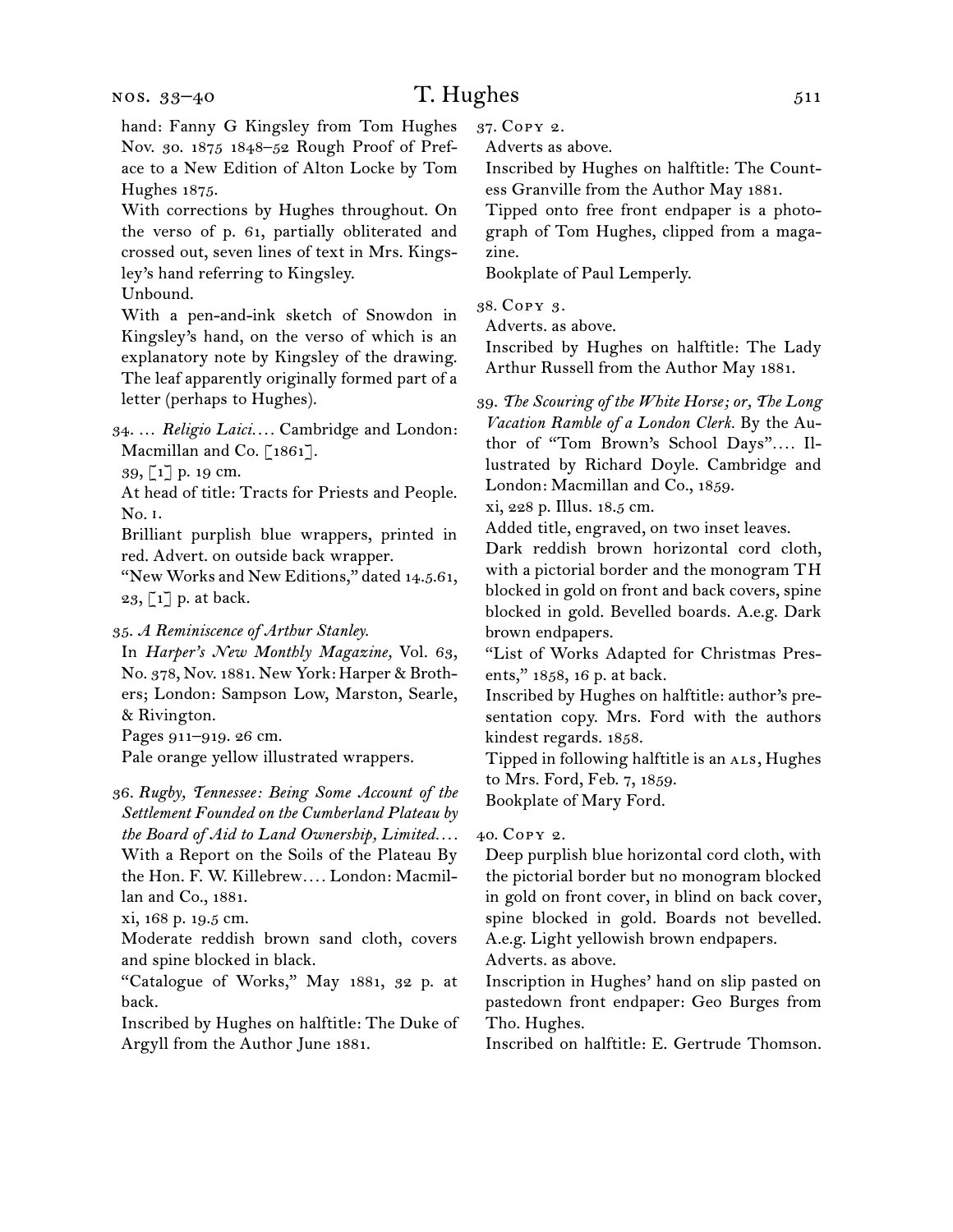bought at the sale of my dear Father's books, Nov 1895.

41.  Copy 3.

Vivid purplish blue slightly coarser horizontal cord cloth, blocked as Copy 2. A.e.g. Light yellowish pink endpapers.

Adverts. as above.

Inscribed in pencil on halftitle: S. Agnes Darbishire December 1858 from RDD.

42.  Copy 4.

Vivid purplish blue vertical cord cloth, slightly coarse as on Copy 3, blocked as Copies 2 and 3. Pale yellow endpapers. Publisher's imprint on spine larger than on Copies 1–3. Adverts. as above.

43.  ———. By the Author of "Tom Brown's School Days"*. . . .* Illustrated by Richard Doyle. Cambridge and London: Macmillan and Co., 1859.

244 p. Illus. 18.5 cm.

Added title, engraved, on two leaves.

Vivid purplish blue horizontal cord cloth, with a pictorial border blocked in gold on front cover, in blind on back cover,spine blocked in gold. A.e.g. Moderate yellowish brown endpapers.

"List of Works Adapted for Christmas Presents," 1858, 16 p. at back.

Inscribed by Hughes on halftitle: Mrs. G Glyn with the kind regards of the author & his wife July 1859.

44.  Copy 2.

Deep purplish blue slightly finer horizontal cord cloth, blocked as above. Publisher's imprint on spine in taller, more slender letters than on other copies. A.e.g. Cream endpapers. No adverts.

### 45.  Copy 3.

Vivid purplish blue vertical cord cloth, blocked as above. Positioning of lettering on spine differs from Copy 1. A.e.g. Moderate yellowish brown endpapers.

Adverts. as in Copy 1.

46.  Copy 4.

Vivid purplish blue vertical cord cloth, blocked as above. Publisher's imprint on spine in a font which differs from other copies. A.e.g. Moderate yellowish brown endpapers. Adverts. as in Copy 1.

47.  Copy 5.

Contemporary green morocco, with author's monogram blocked in gold in center of both covers. A.e.g. Red silk doublures and end leaves. No adverts.

Inscribed by Hughes on leaf following front end leaf: To Mr. & Mrs. Chas. S C Bowen Jany. 7th 1862 with the affectionate wishes of the Author & his wife.

Bookplate of James B. Gallie.

48.  ———. By the Author of "Tom Brown's School Days"*. . . .* Illustrated by Richard Doyle. Cambridge and London: Macmillan and Co., 1859.

244 p. Illus. 18 cm.

Added title, engraved, on two leaves.

Vivid purplish blue sand cloth, with a small stylized horse blocked in gold on front cover. Also on front cover: Popular Edition.

xix, 327 p. Illus. 19.5 cm.

Added title for *The Scouring of the White Horse*  only, engraved, on two leaves.

Dark grayish green diaper cloth, front cover blocked in gold, back cover in blind.

Adverts.,  $\lceil 4 \rceil$  p. at back.

50.  Copy 2.

18.5 cm.

Deep red morocco, gilt. A.e.g. Grayish blue Gloster marbled endpapers. No adverts.

<sup>49.</sup>*The Scouring of the White Horse; or, The Long Vacation Ramble of a London Clerk and What Came of It, and The Ashen Faggot, a Tale for Christmas.* By the Author of "Tom Brown's School Days." Illustrated by Richard Doyle. London and New York: Macmillan and Co., 1889.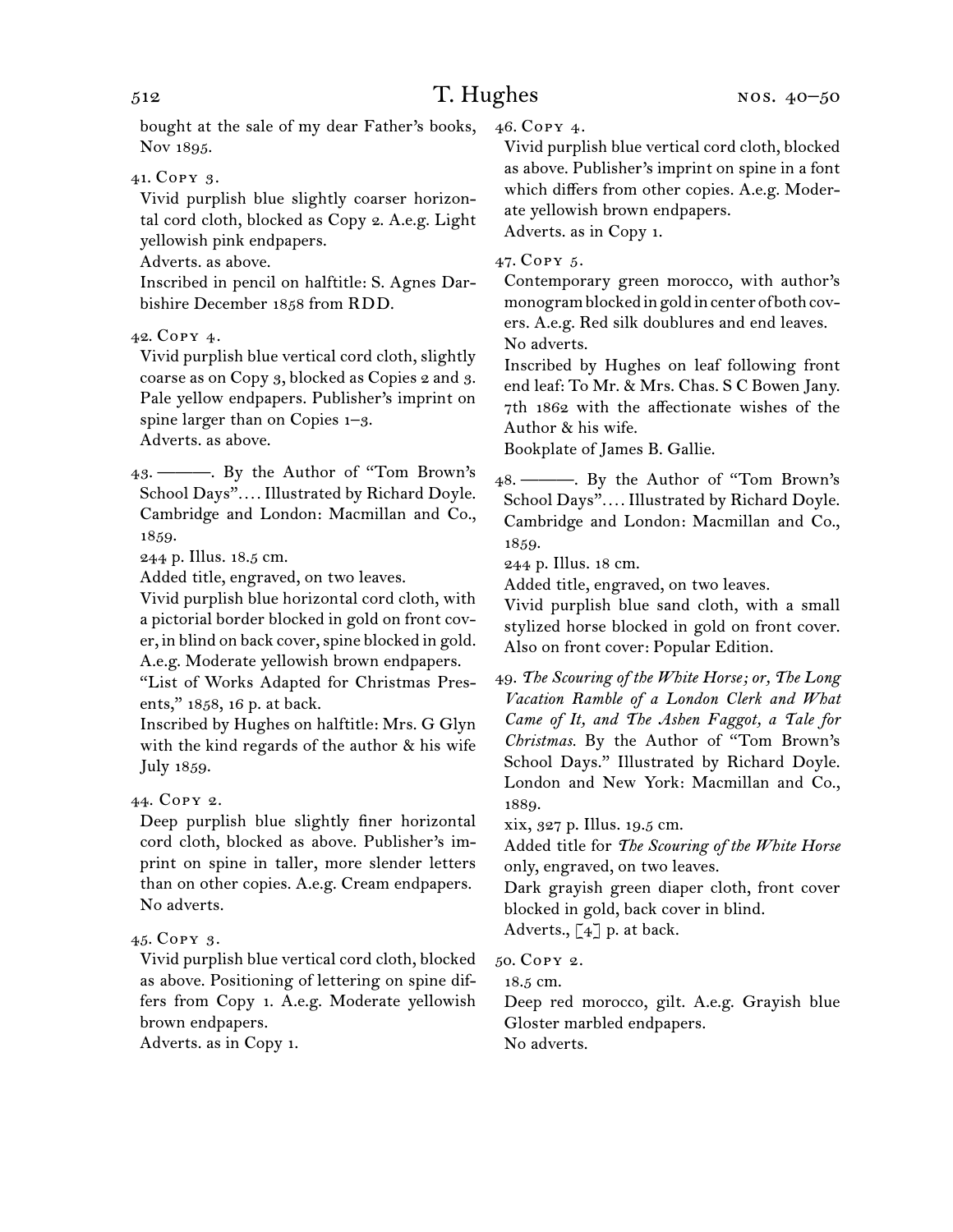#### nos. 50–56

# T. Hughes 513

Inscribed by Hughes on halftitle: The Honble. Mrs. Lawley from the author & his wife with all good wishes. April 16. 1892.

51.  … *The Story of the Mhow Court-Martial.*

In *The Cornhill Magazine,* Vol. 9, No. 50, Feb. 1864. London: Smith, Elder and Co.

Verso of "Contents" page. 23 cm.

At head of title: Note.

"The following letter [dated January 4, 1864] has been forwarded by Mr. Thomas Hughes to the writer of the paper on the Mhow Court-Martial, which appeared in the *Cornhill Magazine* of November last*. . . .*"

Strong orange yellow illustrated wrappers. In ANTHONY TROLLOPE collection  $[AT 395]$ .

52.  *Tom Brown at Oxford: A Sequel to School Days at Rugby.* By the Author of "School Days at Rugby"....Boston:Ticknor and Fields [1859]-61.

17 parts (iv, viii, 808 p.). 18 cm.

Monthly parts.

"Printed by arrangement with the author." Light grayish yellowish brown wrappers. Adverts. on inside front wrapper of Parts i and ii, and on inside and outside back wrapper of all parts. "Author's Edition" printed at center of inside front wrapper of Parts III-x; "Author's Edition" and one advert. at bottom, on inside front wrapper of Parts xi–xvi; advert. at bottom only on inside front wrapper of Part xvii, but a layer of the wrapper is torn away at center of page where "Author's Edition" may have been printed.

Adverts.,  $\lceil 6 \rceil$  p. at back of Part III and  $\lceil 2 \rceil$  p. at back of Part iv.

53.  ———. By the Author of "School Days at Rugby"*. . . .* Boston: Ticknor and Fields, 1861.

2 vols. Front. in Part Second. 18.5 cm.

The volumes are designated Parts.

The frontispiece is an engraved portrait of the author.

"Printed by arrangement with the author."

The dedication (to James Russell Lowell) appears in Part Second.

Dark reddish brown bead cloth, covers blocked in blind, spine blocked in gold.

Adverts., [6] p., and "A List of Books," Oct. 1860, 16 p., at back of Part First. Adverts., [2] p. at front of Part Second. "A List of Books," April 1861, 16 p. at back of Part Second.

54.  *Tom Brown at Oxford. A Sequel to School Days at Rugby.* By the Author of "School Days at Rugby"*. . . .* New York: Harper & Brothers, 1860–61.

2 parts (vi, [7]–360; vi, 361–733 p.). 19.5 cm.

Text is consecutive, Part First ending in midsentence. Separate t.p., halftitle, and contents for each part.

Does not include a dedication.

Black diagonal wave cloth, covers blocked in blind, spine blocked in gold.

Adverts., [2] p. at back of Part Second.

Bookplate of Henry Dexter.

55.  *Tom Brown at Oxford.* By the Author of "Tom Brown's School Days"*. . . .* Cambridge and London: Macmillan and Co., 1861.

3 vols. 19.5 cm.

Dedicated to The Rev. F. D. Maurice.

Vivid purplish blue horizontal cord cloth.

"New Works and New Editions," dated 15.10.61., 23, [1] p. at back of Vol. i.

56.  *Tom Brown at Oxford: A Sequel to School Days at Rugby.* By the Author of "School Days at Rugby"*. . . .* Boston: Fields, Osgood, & Co., 1870.

2 vols. Front. in Vol. i. 18.5 cm.

The frontispiece is an engraved portrait of the author.

The dedication to James Russell Lowell appears in Vol. i.

Very dark red sand cloth, covers blocked in blind, spine blocked in gold.

Inscription by Jonas M. Libbey dated September 1869 on pastedown front endpaper of each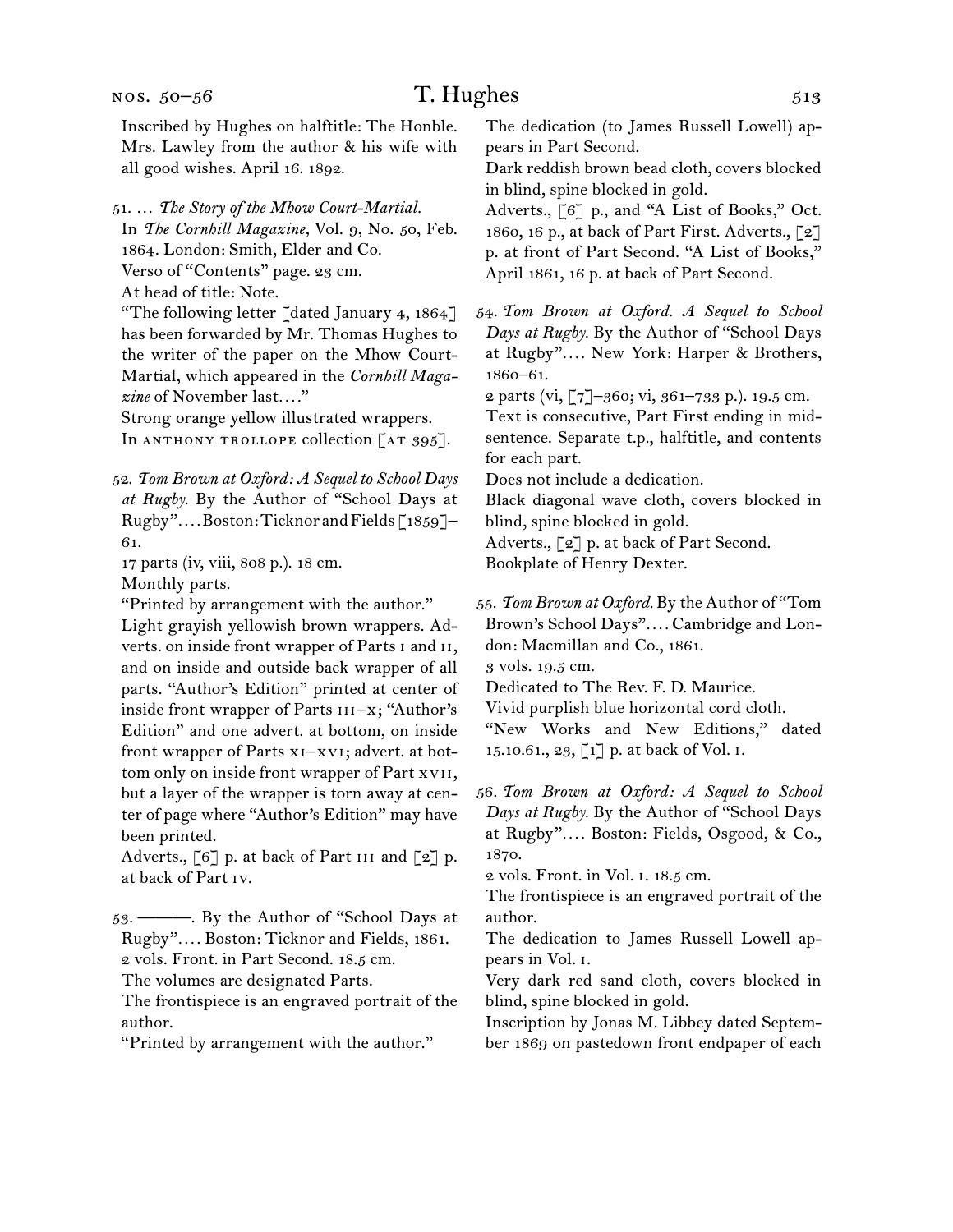| 514                                                                                                                                                                                                                                                                                                     | T. Hughes                                                             | NOS. $56-64$                                                                                                                                                                                                                                                 |
|---------------------------------------------------------------------------------------------------------------------------------------------------------------------------------------------------------------------------------------------------------------------------------------------------------|-----------------------------------------------------------------------|--------------------------------------------------------------------------------------------------------------------------------------------------------------------------------------------------------------------------------------------------------------|
| vol. "W. Libbey, Jr." stamped in ink at head of<br>t.p. of each vol.                                                                                                                                                                                                                                    | illus. 20 cm.                                                         | [3], [vii]-xxii p., 1 leaf, 376 p. Front., plates,                                                                                                                                                                                                           |
| 57. Tom Brown's School Days. By an Old Boy<br>Cambridge: Macmillan & Co., 1857.<br>viii, 420 p. 19.5 cm.<br>Deep purplish blue horizontal cord cloth.<br>Adverts., [2] p., and "New Books and New                                                                                                       | Illustrated t.p.                                                      | Vivid purplish blue sand cloth, front cover and<br>spine blocked in gold, back cover blocked in<br>blind. Bevelled boards. A.e.g.                                                                                                                            |
| Editions," Feb. 1857, 24 p., at back.<br>Signature of W.J.F. Ramsden, dated March<br>26th 1858, on halftitle.<br>Bookplate of John Stuart Groves.                                                                                                                                                       |                                                                       | 62. - By an Old Boy. London: Macmillan<br>and Co., 1870.<br>xviii p., 1 leaf, 360 p. 16 cm.<br>Illustrated t.p.<br>On verso of halftitle: Golden Treasury Series.                                                                                            |
| <b>Tom Brown's School Days</b>                                                                                                                                                                                                                                                                          |                                                                       | Seventy-first Thousand. 73.3000.1.70.                                                                                                                                                                                                                        |
| 58. School Days at Rugby. By an Old Boy Bos-<br>ton: Ticknor and Fields, 1857.<br>viii, 409 p. 19 cm.<br>Halftitle: Tom Brown's School Days.<br>Dark red horizontal cord cloth, covers blocked<br>in blind, spine blocked in gold.<br>"New Books and New Editions," April 1857,<br>$11, 1]$ p. at back. | T.e.g.<br>back.                                                       | Dark blue smooth cloth, with a circular cut<br>of the school blocked in gold on front cover.<br>"The Golden Treasury Series," [2] p. at<br>Inscribed by Hughes on verso of free front end-<br>paper: Abram Hewitt from his friend the Au-<br>thor Xmas 1870. |
| 59. Tom Brown's School Days. By an Old Boy<br>Sixth Edition. Cambridge: Macmillan & Co.,<br>1858.<br>[2], xviii, 420 p. 19.5 cm.<br>"Preface," p. [v]-xvi.<br>Deep purplish blue vertical cord cloth.<br>"New Books and New Editions," Aug. 1857, 24<br>p. at back.                                     | millan and Co., 1873.<br>Illustrated t.p.<br>3/90,000/5/73.<br>T.e.g. | 63. — By an Old Boy London: Mac-<br>xviii p., 1 leaf, 360 p. 16 cm.<br>On verso of halftitle: Golden Treasury Series.<br>Dark blue smooth cloth, with a circular cut<br>of the school blocked in gold on front cover.                                        |
| 60. Preface to the Sixth Edition of Tom Brown's<br>School Days. [Cambridge: Macmillan & Co.,<br>1858.<br>$\left[\text{iii}\right]$ -xviii p. 19 cm.                                                                                                                                                     | June. 1876.                                                           | Adverts., $\lbrack 4 \rbrack$ p. at back.<br>Inscribed by Hughes on halftitle: P Ralli with<br>the kindest wishes of the Author & his wife.                                                                                                                  |
| Cover title.<br>Includes dedication, p. [iii-iv], and "Con-<br>tents," p. $\left[\begin{matrix} x \text{vii} \end{matrix}\right]$ -xviii.                                                                                                                                                               |                                                                       | Illustrations by Arthur Hughes and Sydney                                                                                                                                                                                                                    |

Light greenish blue wrappers. Adverts. on outside back wrapper.

61.  *Tom Brown's School Days.* By an Old Boy. New Edition, with Illustrations by Arthur Hughes and Sydney Prior Hall. London: Macmillan & Co, 1869.

Illustrated t.p. Vivid purplish blue sand cloth, front cover and spine blocked in gold, back cover blocked in blind, as 1869 edition. Bevelled boards. A.e.g.

illus. 20 cm.

Prior Hall. London: Macmillan & Co., 1877. [3], [vii]–xxii p., 1 leaf, 376 p. Front., plates,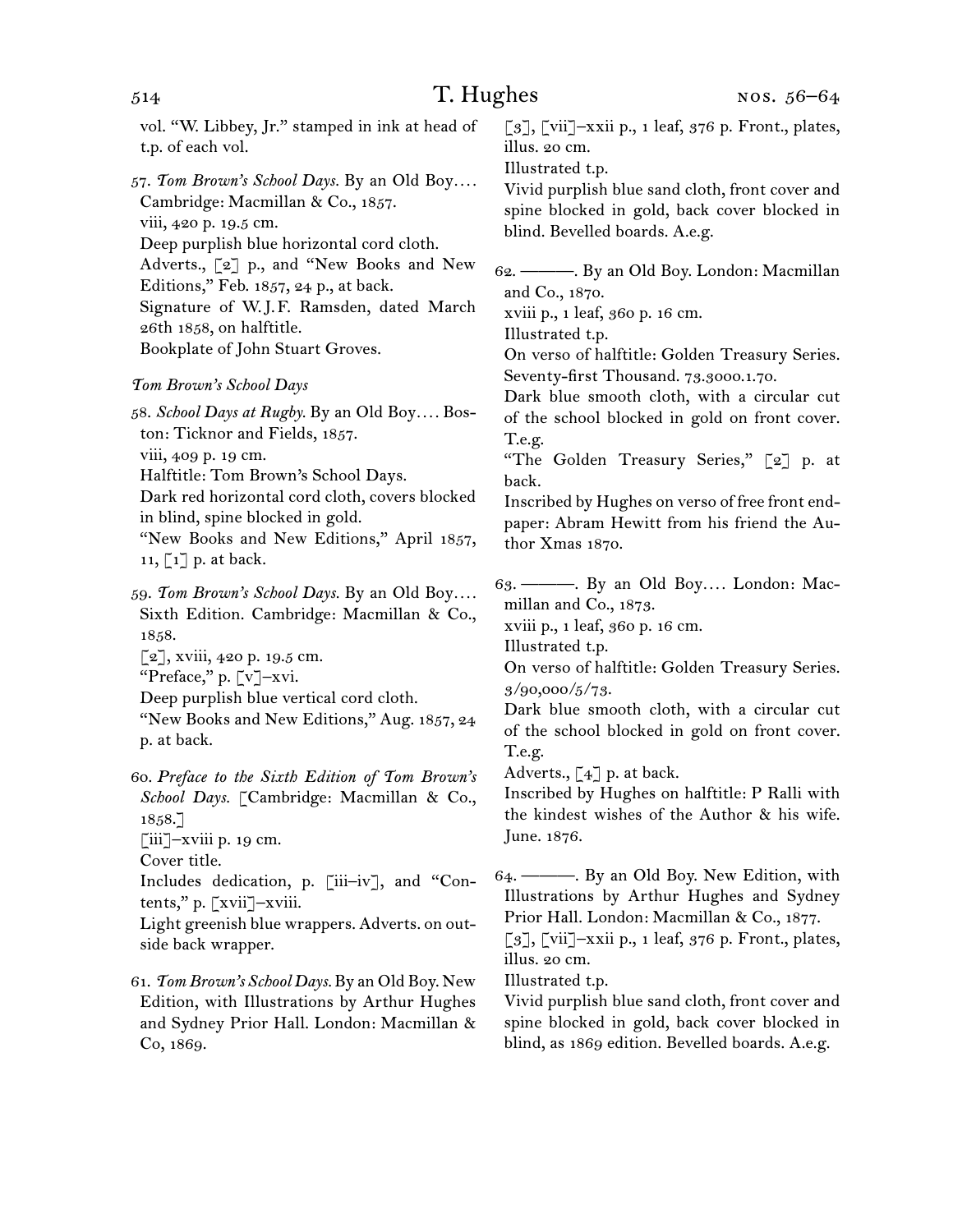Inscribed on dedication page: J E Bridgman with all good wishes of the Author & in memory of happy visits to Philadelphia 1895. Thos. Hughes.

65.  *The Trades' Unions.* To the Editor of the "Spectator."

In *The Spectator,* No. 2000, Oct. 27, 1866. London: Printed and Published by John Campbell.

Pages 1195–1196. 33.5 cm.

A letter dated Lincoln's Inn, October 24, 1866, signed Thos. Hughes.

Unbound; unstitched.

In READE collection (AM 15853).

- 66.  … *True Manliness. From the Writings of Thomas Hughes.* Selected by E. E. Brown. With an Introduction by James Russell Lowell. Boston: D Lothrop Company [c1880].
- [2], v–xxii, 13–300, ccci–cccii p. 18.5 cm.
- At head of title: Spare Minute Series.

In imprint publisher's address is given as Franklin and Hawley Streets.

White smooth cloth, with a delicate overall pattern of leaves, flowers, birds, etc., blocked in gold on front cover, spine blocked in gold. A.e.g.

Black decorated boards, elaborately printed in gold, red, and blue. Black diagonal rib cloth spine, blocked in gold. T.e.g.

68.  … ———. Selected by E. E. Brown. With an Introduction by James Russell Lowell. Boston: D. Lothrop and Co. [c1880].

[2], v–xxii, 13–300, ccci–cccii p. 18.5 cm.

At head of title: Spare Minute Series.

In imprint publisher's address is given as Franklin Street, Corner of Hawley.

Moderate yellowish brown diagonal fine rib cloth, with branches of leaves blocked in black on front cover, spine blocked in black and gold.

Adverts., [10] p. at back.

69.  Copy 2.

Dark yellowish green diagonal fine rib cloth, blocked as Copy 1. Different adverts., [10] p. at back.

70.  … ———. Selected by E. E. Brown. With an Introduction by James Russell Lowell. Boston: Lothrop Publishing Company [1894?].  $[2]$ , v-xxii, 13–300, ccci–cccii p. 19.5 cm.

At head of title: Spare Minute Series.

Grayish yellow green buckram, with floral ornaments blocked in very dark green on front cover and on spine.

71.  *Vacation Rambles. . . .* London and New York: Macmillan and Co., 1895.

x, 405 p. 20 cm.

Dark olive vertical rib cloth, covers blocked in blind, spine blocked in gold.

Adverts.,  $\lbrack 2 \rbrack$  p. at back.

72.  ———*. . . .* Edited by His Daughter C[aroline]. C[ornish]*. . . .* Second Edition. London: Macmillan and Co. Ltd.; New York: Macmillan & Co., 1896.

x, 420 p. 20 cm.

"Appendices," p.  $[407]$ –417; "Index," p.  $[419]$ – 420.

Dark olive vertical rib cloth, covers and spine blocked in blind.

73.  … *Young Heroes of the Civil War.* Thomas Hughes's Tribute to the Young Heroes in the American Civil War, published under the title of "Peace on Earth" in "Macmillan's Magazine," London, January, 1866. [Boston: The Directors of the Old South Work, 1907.] 12 p. 19.5 cm.

Caption title. At head of title: Old South Leaflets. No. 181.

Pages also numbered at bottom, 89–100.

No wrappers; stapled.

"The Directors of the Old South Work" in imprint on p. 12 has been lined out with red ink, and "Old South Association" as publisher stamped in its place.

<sup>67.</sup>Copy 2.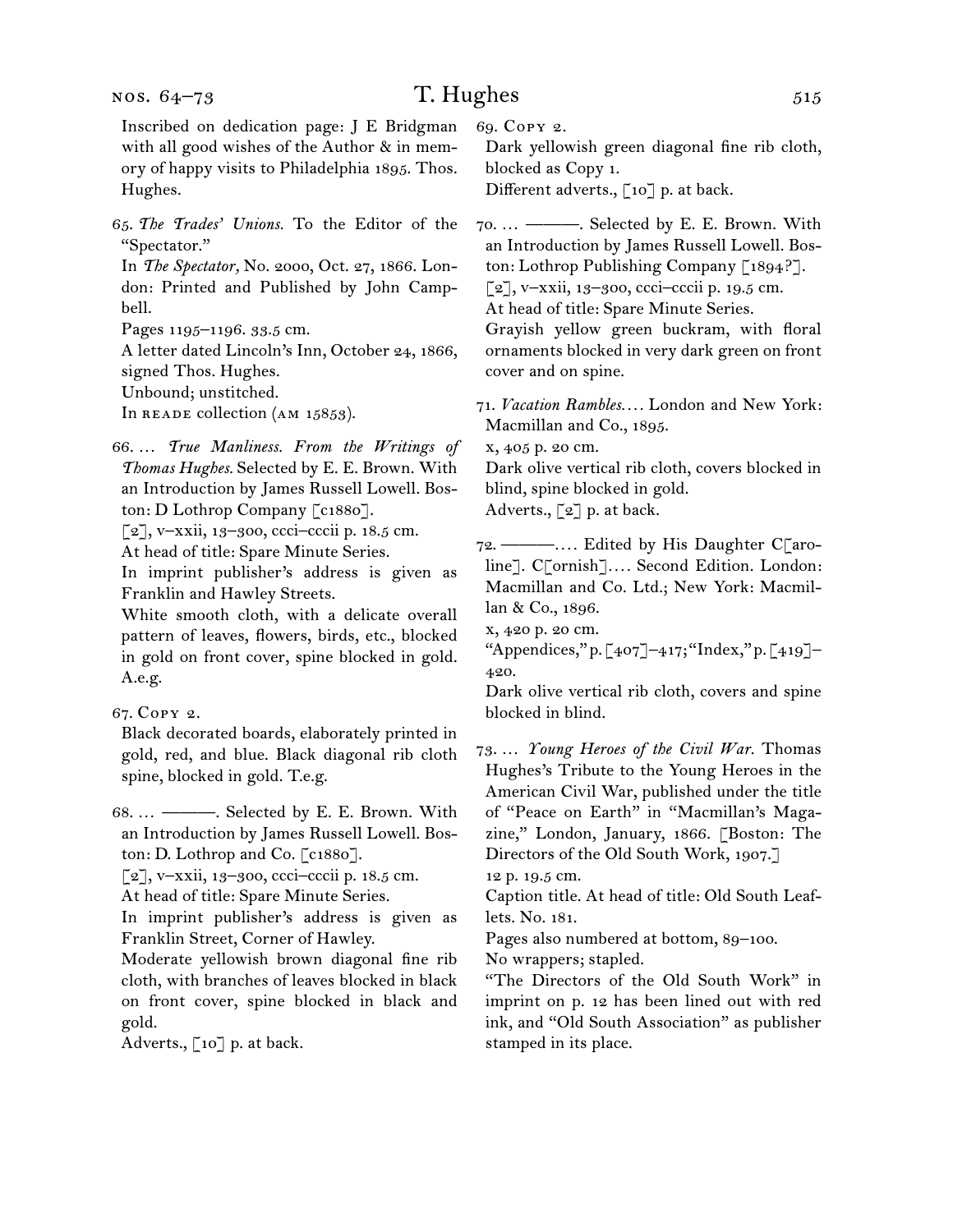#### contributions

74.  *The Art of Authorship. Literary Reminiscences, Methods of Work, and Advice to Young Beginners, Personally Contributed by Leading Authors of the Day.* Compiled and Edited by George Bainton.

London: James Clarke & Co., 1890.

x p., 1 leaf, 355, [1] p. 19.5 cm.

Contribution by Thomas Hughes, p. 214–215. Dark blue smooth cloth, front cover and spine blocked in gold and black.

"James Clarke & Co.'s Books," dated 1/6/90, 8 p. at back.

In collins collection  $\lceil wc 268 \rceil$ .

75.  Co-operative Union Limited.

*A Manual for Co-operators.* Prepared at the Request of the Co-operative Congress, held at Gloucester, in April, 1879. Edited by Thomas Hughes, Q. C., and Edward Vansittart Neale, General Secretary of the Co-operative Union. London: Macmillan & Co.; Published for the Central Co-operative Board, Manchester, 1881. xvi, 265,  $\lceil 1 \rceil$  p. 22 cm.

Very dark red diagonal fine rib cloth, front cover blocked in gold and blind, spine blocked in gold.

76.  ———. Prepared at the Request of the Co-operative Congress, held at Gloucester, in April, 1879; and Revised 1888. Edited by Thomas Hughes, Q. C., and Edward Vansittart Neale, General Secretary of the Co-operative Union. London: Macmillan & Co.; Published for the Central Co-operative Board, Manchester, 1888.

xvi, 265 p. 21.5 cm.

Strong yellowish brown flexible smooth cloth, printed in black, with ornamental borders at head and foot of covers and spine.

Tipped in on free front endpaper is an ALS, Hughes to Miss [Octavia] Hill, July 27, 1887.

77.  *From a Victorian Post-Bag: being Letters addressed to the Rev. J. Llewelyn Davies, by Thomas Carlyle & Others.* London: Peter Davies Limited, 1926.

vii, 9–77 p. 19.5 cm.

Letters xv–xx, by Thomas Hughes, p. 27–35. Grayish reddish orange wrappers, folded over plain white wrappers.

In KINGSLEY collection [CK 163].

78.  *G.T.T. Gone to Texas: Letters from Our Boys.* Edited by Thomas Hughes. London: Macmillan and Co., 1884.

xiii p., 1 leaf, 228 p. 19.5 cm.

Very dark yellowish green smooth cloth.

Bookplate of B. Haigh Allen.

79.  ———. Edited by Thomas Hughes. New York: Macmillan and Co., 1884.

xiii p., 1 leaf, 228 p. 19.5 cm.

CopyrightbyWilliamHughes,GerardHughes, Henry Hughes, 1884.

Very dark yellowish green smooth cloth.

80.  *Household Friends for Every Season. . . .* Boston: Ticknor and Fields, 1864.

iv, 327 p. Front., plates. 19.5 cm.

T.p. printed in black and red.

"The Ashen Fagot," by Thomas Hughes, p.  $[6]$ –46.

The illustrations are mostly engraved portraits (including one of Hughes) of the authors included in the anthology.

Dark red vertical dot and line cloth, covers and spine blocked in gold. A.e.g.

81.  Kingsley, Charles.

*Alton Locke, Tailor and Poet. An Autobiography. . . .* New Edition, with a Prefatory Memoir By Thomas Hughes, Esq., Q. C*. . . .* London: Macmillan and Co., 1876.

cxvii, 437 p. Front. 19.5 cm.

"Prefatory Memoir," p. [ix]–lxi.

Vivid purplish blue sand cloth, front cover and spine blocked in black and gold, back cover blocked in blind.

Adverts., [4] p. at back.

In KINGSLEY collection  $[\text{cK } 8]$ .

The corrected page proof of the "Prefatory Memoir" is listed above under that heading (No. 33).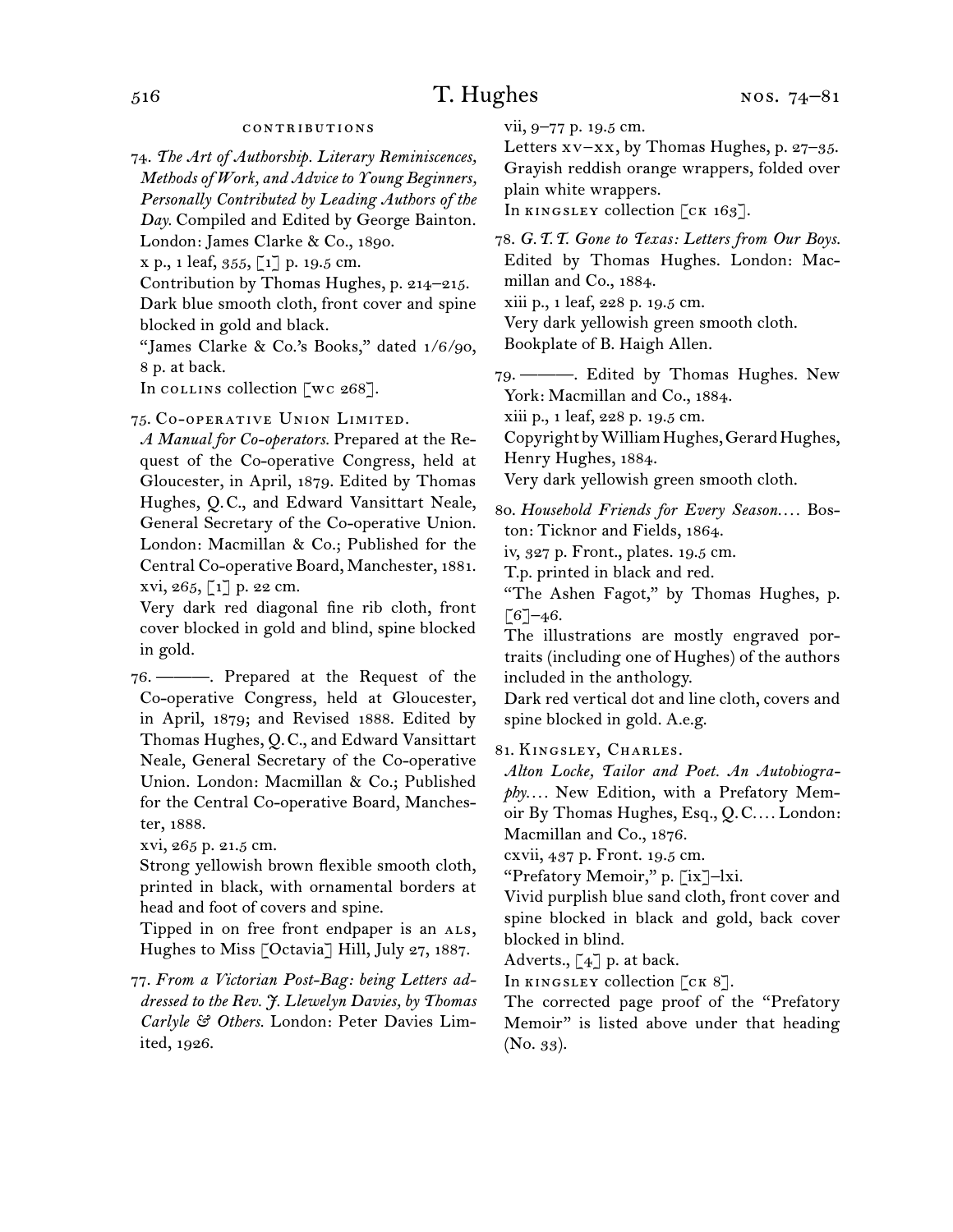New York: A. S. Barnes & Co. [c1877].

 $\left[\right.5\right]$ –183 p. 22.5 cm.

Cover title. At head of title: Atlas Series, No. 3.

"Co-operative Stores in England," by Thomas Hughes, p.  $\lceil 5 \rceil$ –19. The essay is entitled "The Working Classes in Europe" in the "Contents," and "The Working Classes of Europe" in the running title.

Moderate yellowish pink wrappers. "Contents" on inside front wrapper. Adverts. on inside and outside back wrapper.

Adverts.,  $\lbrack 5 \rbrack$  p. at back.

83.  *Lays of the Sanctuary, and Other Poems.* Compiled and Edited by G. Stevenson de M. Rutherford*. . . .* London: Elizabeth Good, 1861.

1 prel. leaf, xxiv p., 1 leaf, 292 p. 19 cm.

"Truth," By the Author of "Tom Brown's Schooldays," p. 98–99.

Dark reddish brown vertical wave cloth, covers and spine elaborately blocked in gold. A.e.g.

84.  *Letters to Macmillan.* Selected and Edited by Simon Nowell-Smith*. . . .* London, Melbourne, Toronto, New York: Macmillan, St Martin's Press, 1967.

384 p. Front., plates, illus., facsims. 22 cm. "Thomas Hughes," p. [30]–33.

Deep purplish red smooth cloth, spine blocked in gold. Top edges stained deep purplish red. Illustrated endpapers, white on black.

In **sTEVENSON** collection. *Catalogue*, Part III, No. 52.

85.  Lowell, James Russell.

The Biglow Papers.... Newly Edited, with a Preface by the Author of "Tom Brown's School-Days." Reprinted, with the Author's Sanction, from the Fourth American Edition. London: Trübner & Co., 1859.

lxviii, 140 p. 17.5 cm.

"Reprinted" statement on t.p. in two lines.

"English Editor's Preface," p. [vii]–xxvi.

Very dark green bead cloth, blocked in blind. "List of New Publications," 8 p. at back. Inscription on halftitle: "The furrow which Time is now turning runs / "through the Everlasting, & in that must we plant / "or nowhere—Yet we would fain believe that we / "are *going* to have more of eternity than we have now." J R Lowell (see p 64 infra) done for Dewitt Miller by his desire Tho. Hughes Chester 24.11.94.

86.  Copy 2.

"Reprinted" statement on t.p. has been reset in three lines.

Grayish red bead cloth, same blocking in blind.

No adverts.

87.  ———*. . . .* Newly Edited, with a Preface by the Author of "Tom Brown's School-Days." Third English Edition. Reprinted, with the Author's Sanction, from the Last American Edition. London: Trübner & Co., 1861.

lxviii, 140 p. 18.5 cm.

"English Editor's Preface," p. [vii]–xxvi.

Dark green bead cloth, covers and spine blocked in blind, with price  $(2/6)$  blocked in gold above imprint at foot of spine.

88.  Lowell, James Russell.

*The Poetical Works of James Russell Lowell.*  With an Introduction by Thomas Hughes, Q. C. London and New York: Macmillan and Co., 1891.

xxxvi, 548 p. Front. 19.5 cm.

"Introduction," p. [v]–xxxii.

Dark green diaper cloth.

89.  Ludlow, John Malcolm Forbes.

*A Sketch of the History of the United States from Independence to Secession.* By J. M. Ludlow*. . . .* To Which is Added, The Struggle for Kansas. By Thomas Hughes*. . . .* Cambridge and London: Macmillan and Co., 1862.

xxii p., 1 leaf, 404 p. 19.5 cm.

"The Struggle for Kansas. The Substance of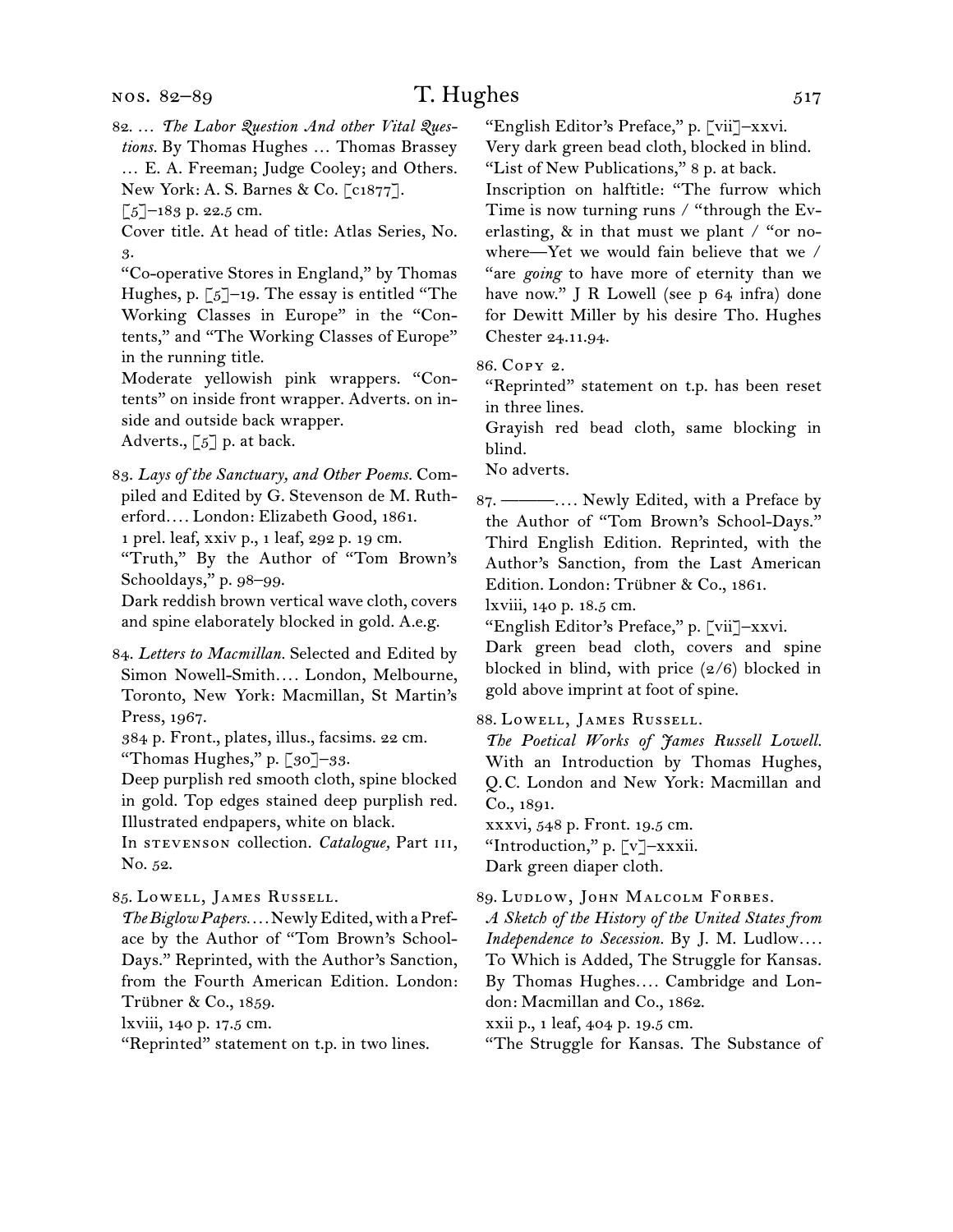Two Lectures Delivered at the Working Men's College, Great Ormond Street," p. [319]–380. Deep purplish blue vertical rib cloth, spine blocked in blind.

Adverts., [4] p., and "List of Works adapted for Presents," 16 p., at back.

Inscription in Hughes' hand on halftitle: Geo. Burges with the kindest regards of one of the authors—March 1862.

90.  Marriott, Sir John Arthur Ransome.

*Charles Kingsley, Novelist. A Lecture Delivered at Chester, on April 4, 1892. . . .* With a Prefatory Note by His Honour Judge Hughes, Q. C. Oxford: B. H. Blackwell; London: Simpkin, Marshall, Hamilton, Kent and Co., 1892.

v, [7]–37 p. 21 cm.

"Prefatory Note," p. [iii]–v. No wrappers; stitched.

91.  Maurice, Frederick Denison.

*The Friendship of Books and Other Lectures. . . .* Edited, with a Preface, by T. Hughes, M. P. London: Macmillan and Co., 1874. xxxvi, 389, [1] p. 19 cm.

"Preface," p. [v]–xxxiii.

Dark grayish reddish brown pebble cloth, blocked in blind.

Adverts., [2] p. at back.

92.  Paris, Louis Philippe Albert d'Or-LÉANS, COMTE DE.

*The Trades' Unions of England. . . .* Translated under the Author's Direction by Nassau J. Senior, M.A. Edited by Thomas Hughes, M.P. London: Smith, Elder and Co., 1869.

xiv p., 1 leaf, 246 p. 19.5 cm.

On spine: Free-Thought Publishing Company.

"Editor's Preface," p. [vii]–xiv.

Dark grayish green horizontal rib cloth, covers blocked in blind, spine blocked in gold.

93.  *Partnerships of Industry. Greening & Co., Limited. Conference and Soiree, held in Manchester, under the Presidency of Thomas Hughes. . . .*

In *The Co-operator,* Vol. 7, No. 89, 1 June 1866. London: F. Pitman; Manchester: John Heywood; Dewsbury: Joseph Ward.

Pages  $\lceil 1 \rceil$ –17. 24.5 cm.

Includes speeches by Hughes, quoted directly and indirectly.

No wrappers; stitched.

Adverts., p. [18]–20.

With an undated  $\lceil 4 \rceil$  p. leaflet headed: "Times" Leader, May 22, 1866, on Partnerships of Industry and Greening & Co. (Limited.)

94.  Philpot, Harvey John.

*Guide Book to the Canadian Dominion, Containing Full Information for the Emigrant, the Tourist, the Sportsman, and the Small Capitalist. . . .* With a Preface, by Thomas Hughes*. . . .* London: Edward Stanford, 1871.

xlviii, 206 p. Front. (folding map). 17.5 cm.

"Preface," p. [vii]–xxxvi.

Dark red pebble cloth, blocked in blind.

Adverts., [2] p. at back.

Inscribed on free front endpaper: Henry Allam Esqre with the Author's kind regards. April 28. 1871.

95.  *Speeches at the Lotos Club.* Arranged by John Elderkin, Chester S. Lord, Horatio N. Fraser*. . . .* New York: Privately Printed, 1901.

xxii, [2], 414 p., 1 leaf. Front., plates. 23.5 cm. T.p. printed in black and red.

Added t.p., printed on parchment paper and illuminated in gold and red, with title: After Dinner Speeches at the Lotos Club.

"Thomas Hughes, at the Reception in his Honor, October 30, 1880," p. 48–49. The speech is printed only "in part." It is preceded by "Whitelaw Reid, at the Reception to Thomas Hughes, October 30, 1880," p. 45–47. No. 10 of 100 copies on Van Gelder handmade paper.

Deep red morocco, by Stikeman. T.e.g.; fore and bottom edges deckled. Endpapers lined with light greenish blue moiré horizontal rib silk.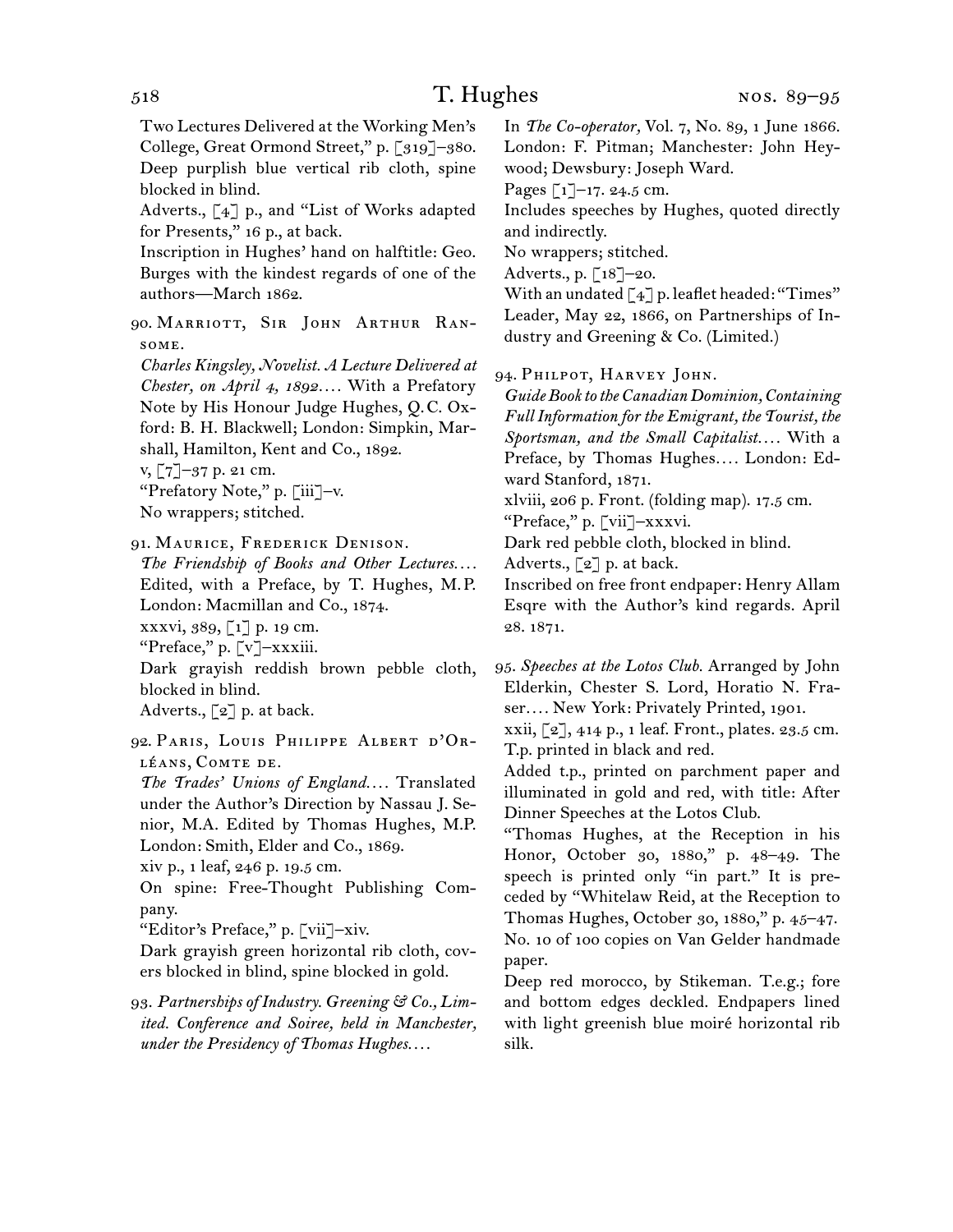Bookplate of Edward D. Freeman. In KINGSLEY collection [CK 179].

96.  Whitmore, William.

*Gilbert Marlowe, and Other Poems. . . .* With Preface by the Author of "Tom Brown's School Days." Cambridge and London: Macmillan and Co., 1859.

viii, 152 p. 17 cm.

"Preface," p. [iii]–viii.

Moderate olive green vertical cord cloth, covers blocked in blind, spine blocked in gold.

#### miscellanea

97.  [Bellasis, Edward.]

*Notes for Boys* (*and Their Fathers*) *on Morals, Mind and Manners.* By an Old Boy. London: Elliot Stock, 1885.

[10], 213 p. 18 cm.

Dark olive smooth cloth, with a floral ornament blocked in gold on front cover. Bevelled boards. Floral-patterned endpapers, greenish yellow on pale yellow.

Although attributed to Thomas Hughes by Parrish (*Charles Kingsley and Thomas Hughes,* p. 141–142) and the British Museum Catalogue, the author was apparently Edward Bellasis (1852– 1922). See Edward C. Mack & W. H. G. Armytage, *Thomas Hughes,* London [1952], p. 102.

98.  Hughes, Emmy.

*Dissipations at Uffington House: The Letters of Emmy Hughes, Rugby, Morgan County, Tennessee, July 5, 1881–July 15, 1887.* Introduction and Notes, John R. DeBruyn.... Memphis, Tennessee: Memphis State University, 1975. 87 p. Front., illus., facsims. 24 cm.

Letters written by the daughter of William Hastings Hughes, younger brother of Thomas Hughes, from Tennessee to her friend Lucy Taylor, daughter of Tom Taylor, in England. Light blue illustrated wrappers, printed in black and brown. On outside front wrapper: MVC Bulletin Devoted to Bibliography & Original Source Material; An Occasional Publication Of The Mississippi Valley Collection. [No. 8, Fall, 1975.] John Willard Brister Library. Memphis State University. Memphis, Tennessee.

99.  [Hughes, John.]

*Herculaneum: Carmen Latinum, in Theatro Sheldoniano Recitatum MDCCCXI.* Oxonii: Excudebant Collingwood, Newman, et Baxter, 1811.

15, [1] p. 18 cm.

Removed from a volume of pamphlets; lacks wrappers.

John Hughes (1790-1857) was Thomas Hughes' father. The poem received the Chancellor's Prize for Latin Verse, Oxford University, 1811. Inscribed on t.p.: Wm. Bliss Esq. with the Author's best regards. Manuscript corrections in ink on p. 5, 12, and 14.

100.  Hughes, Thomas, born 1821.

*The Great Barrier. . . .* London: Hamilton, Adams, and Co., 1860.

x, 216 p. 19 cm.

Yellowish brown diagonal cord cloth, blocked in blind.

Adverts., 2 p. at back.

This and the following Thomas Hughes items were acquired by Mr. Parrish for his Hughes collection, in which they have been retained, before he became aware that they were not by the author of *Tom Brown's School Days.*

101.  Hughes, Thomas, born 1821.

*Mental Furniture: or, The Adaptation of Knowledge for Man. . . .* London: Hamilton, Adams, and Co., 1857.

v, [1], 170 p. 19.5 cm.

Deep purplish blue bead cloth, front cover blocked in gold and blind, back cover blocked in blind.

102.  Hughes, Thomas, 1827–1890.

*The Stranger's Handbook to Chester and Its Environs; Containing a Short Sketch of its History and Antiquities, A Descriptive Walk round the Walls,*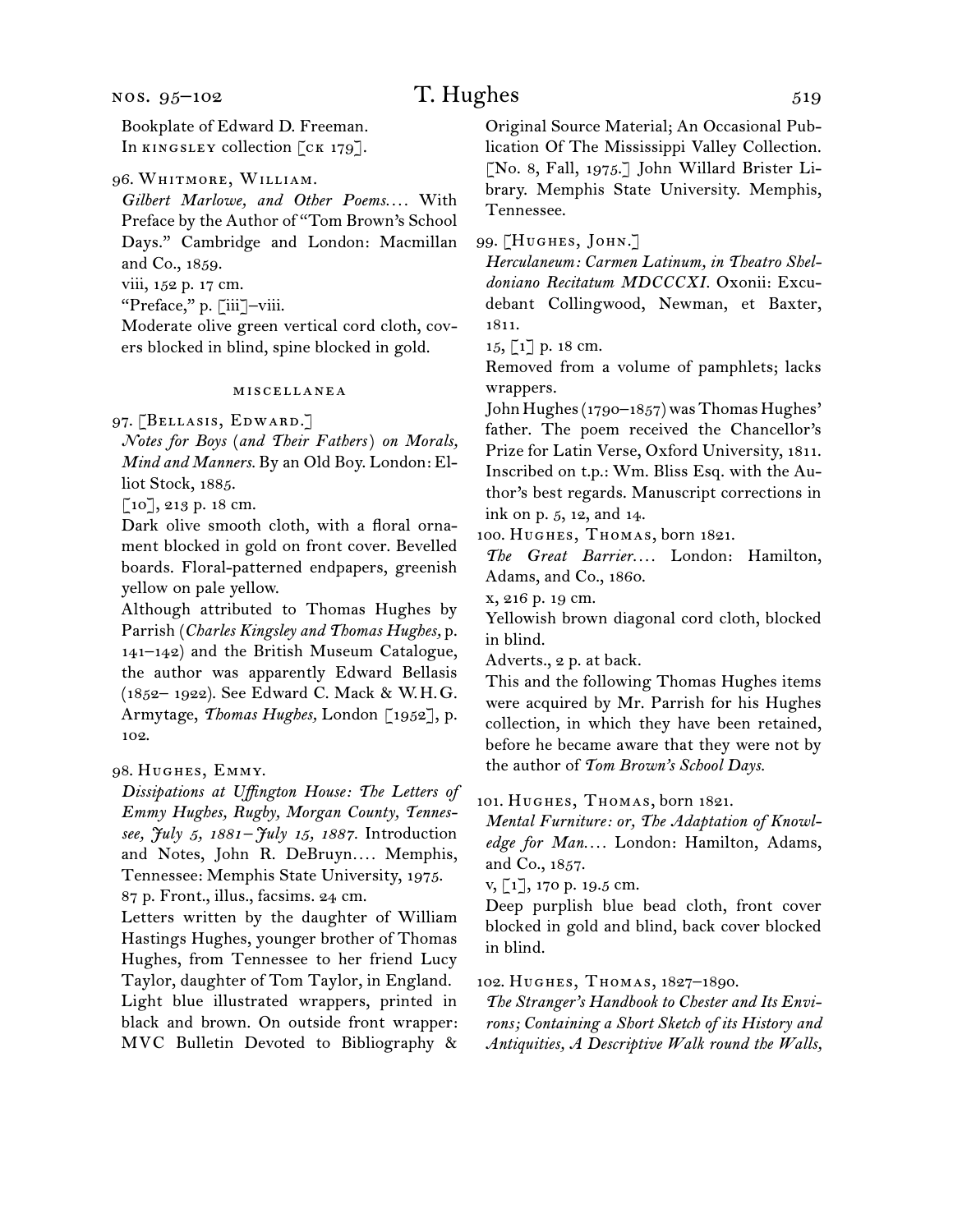*and a Visit to the Cathedral, Castle, and Eaton Hall. . . .* With Thirty-four New Illustrations, by George Measom*. . . .* Chester: Thomas Catherall; London: Whittaker & Co., and Ward & Lock  $\lceil 1855 \rceil$ .

viii, 132 p. Front., illus. 18 cm.

Dark brown flexible diagonal ripple cloth, blocked in blind. A.e.g.

"Chester Guide Advertiser," 48 p. at back.

103.  ———*. . . .* With Forty-seven New Illustrations, by George Measom, &c.... Chester: Thomas Catherall; London: John Russell Smith, 1856.

viii, 132 p. Front., plates, illus. 23 cm.

Bright red diagonal ripple cloth, front cover blocked in gold and blind, back cover and spine blocked in blind.

Adverts.,  $\lceil 4 \rceil$  p. at back.

104.  Hughes, Thomas Aloysius.

*Loyola and the Educational System of the Jesuits.* By the Reverend Thomas Hughes Of the Society of Jesus. London: William Heinemann, 1892.

ix p., 2 leaves,  $\lceil 3 \rceil$ –302 p. 18.5 cm.

On halftitle: The Great Educators. ii.

Dark green vertical fine rib cloth, covers and spine blocked in blind.

"Publications and Forthcoming Works," March 1892, [6] p. at back.

105.  Hughes, William Hastings.

*The True Story of Rugby.* Edited by John R. De-Bruyn*. . . .* [ Jackson, Tennessee, c1972.] v p., 1 leaf, 6 p., 1 leaf. 21 cm. Cover title.

First printed in *The Boston Evening Transcript,*  December 2, 1905.

Light green wrappers.

### 106.  [King, Daniel.]

*The Vale Royal of England, or, The County Palatine of Chester Illustrated* ; Abridged and Revised with Notes, Historical and Explanatory, by Thomas Hughes. London: John Gray Bell, 1852.

 $\lceil 167 \rceil$  p. Plates, folding map. 19.5 cm.

Page  $\lceil 140 \rceil$  numbered 141, with pages following reflecting error in pagination.

Thomas Hughes, 1827–1890.

Reddish brown diagonal cord cloth.

107. SCHRÖDER, HENRY F.

*The Blessings of Peace*, The Words by Thomas Hughes, The Music Composed by Henry F. Schröder*. . . .* London: J. H. Jewell; Windsor: R. Oxley  $\lceil 185 - \rceil$ .

Title; verso blank; p. 1–7, words and music; p. [8], blank. 33.5 cm. Stitched.

Inscribed on t.p.: R. Bridgewater from T. Hughes. Windsor. May 6. 1956 [i.e. 1856].

Parrish acquired this and the following two items from I. R. Brussel in 1932. In reply to an inquiry as to the authorship of the songs, Falconer Madan wrote to Parrish (August 6, 1933) that he could not identify the author but that he would bet on his being the author of *Tom Brown.* At Madan's suggestion, Parrish then wrote to the British Museum and received a reply (August 31, 1933) from Wm C. Smith, who stated that "the songs you mention cannot be identified as having been written by Thomas Hughes the author of 'Tom Brown's School Days'*. . . .* and the composer's name has not been identified." Edward C. Mack and W. H. G. Armytage declared the following in their biography, *Thomas Hughes* (London, 1952), p. 102: "Parrish has in his collection of Hughes' first editions some words for songs written to music by Henry F. Shroeder [*sic* ] in 1856 and 1857 which he attributes to Hughes. But the Thomas Hughes who wrote those words was surely not the author of *Tom Brown's Schooldays.* They are signed in a different hand from Hughes' and dated Windsor, where Hughes never lived." But Parrish himself had obviously come to that conclusion since the three songs are not included in his catalogue, *Charles Kingsley and Thomas Hughes*  (London, 1936).